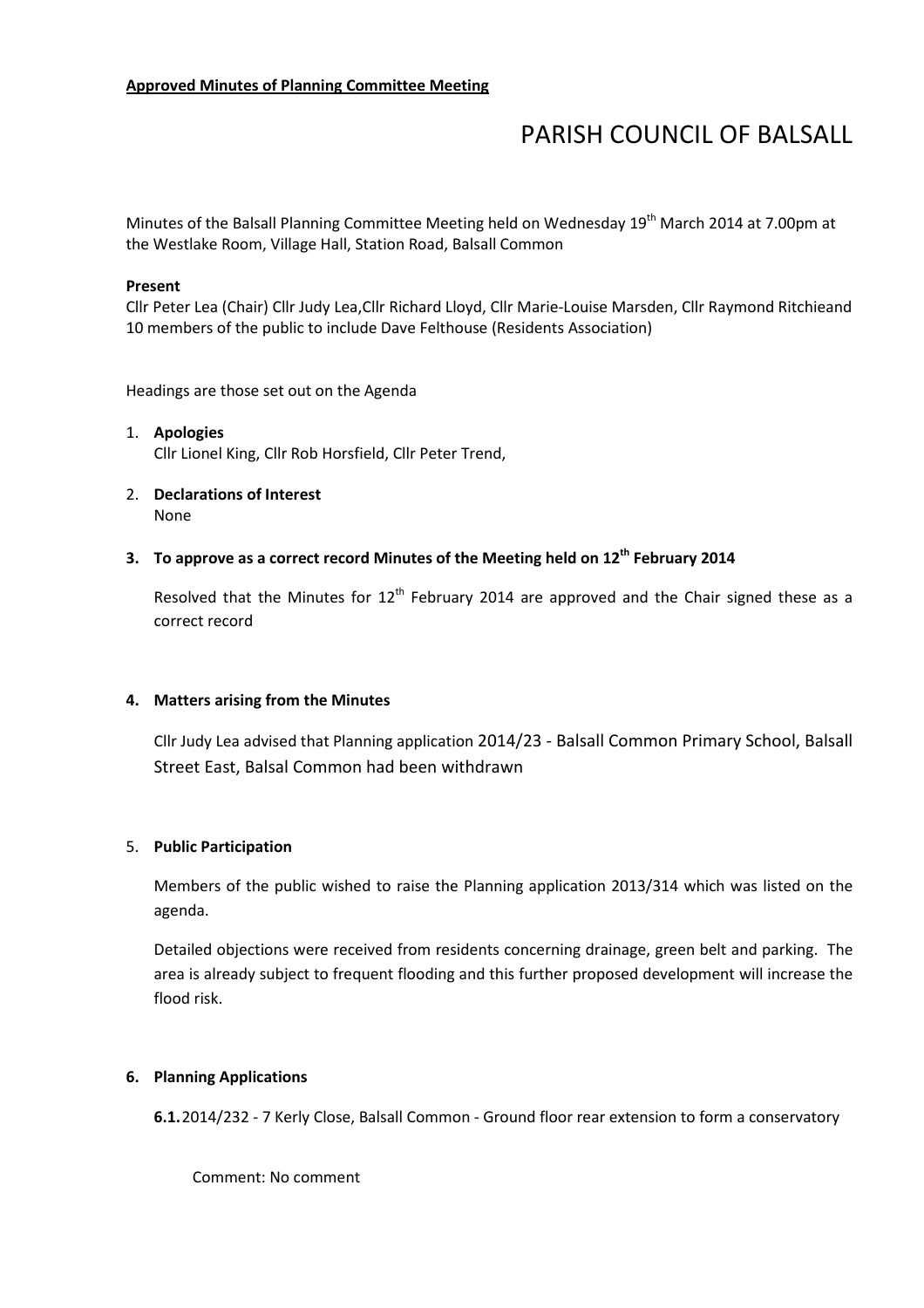6.2.2013/2050 - 205 Duggins Lane, Berkswell - Residential development of 29 affordable homes comprising 11 No. 3 bed houses, 15 No. 2 bed houses, 3 No. 2 bed bungalows and associated infrastructure, external works, landscaping and boundary treatments

### Comment: No comment

6.3.2014/270 - 14, Oakley, Honiley - Erect a ramp to front entrance

#### Comment: No comment

6.4.2014/313 - Hall Farm, Kenilworth Road, Knowle, Solihull - Variation of condition No. 1 attached to Planning permission 2013/1234 to allow minor amendments to Plot 2

## Comment: No comment

6.5.2014/314 - Land adjacent Harper Fields, 724 Kenilworth Road, Balsall Common, Solihull - Erect 39 No. extra care units with associated landscaping and car parking with care community hub facilities (C2) comprising 19 No. 2 bedroom apartments, 4 No. 1 bedroom apartments, 12 No. 2 bedroom apartments and 4 No. 3 bedroom houses

## Comment: see letter attached and sent by e-mail

6.6.2014/293 - 24 & 25 Speedwell Drive, Balsall Common - Fell 2 No. Larch trees to the front of 24 & 25 Speedwell Drive

Comment: Leave to tree officer to report, however the Parish Council would like the trees to be protected and remain if possible. If trees are to be felled and new trees planted, please can we request that the new trees have Tree Preservation Orders placed on them

6.7.2014/296 - 239 Kenilworth Road, Balsall Common - First floor extension to existing ground floor side extension

Comment: Object on grounds of over intensification. This property has already been subject to an extension.

Furthermore, the proposed development detracts from the street scene

6.8.2014/332 - St Peters Church, Holly Lane, Balsall Common - Replace existing church notice board and erect 2 No. new Notice Boards

#### Comment: No comment

6.9.2014/324 - 1 Newhouse Croft, Balsall Common - First floor side extension

#### Comment: No comment